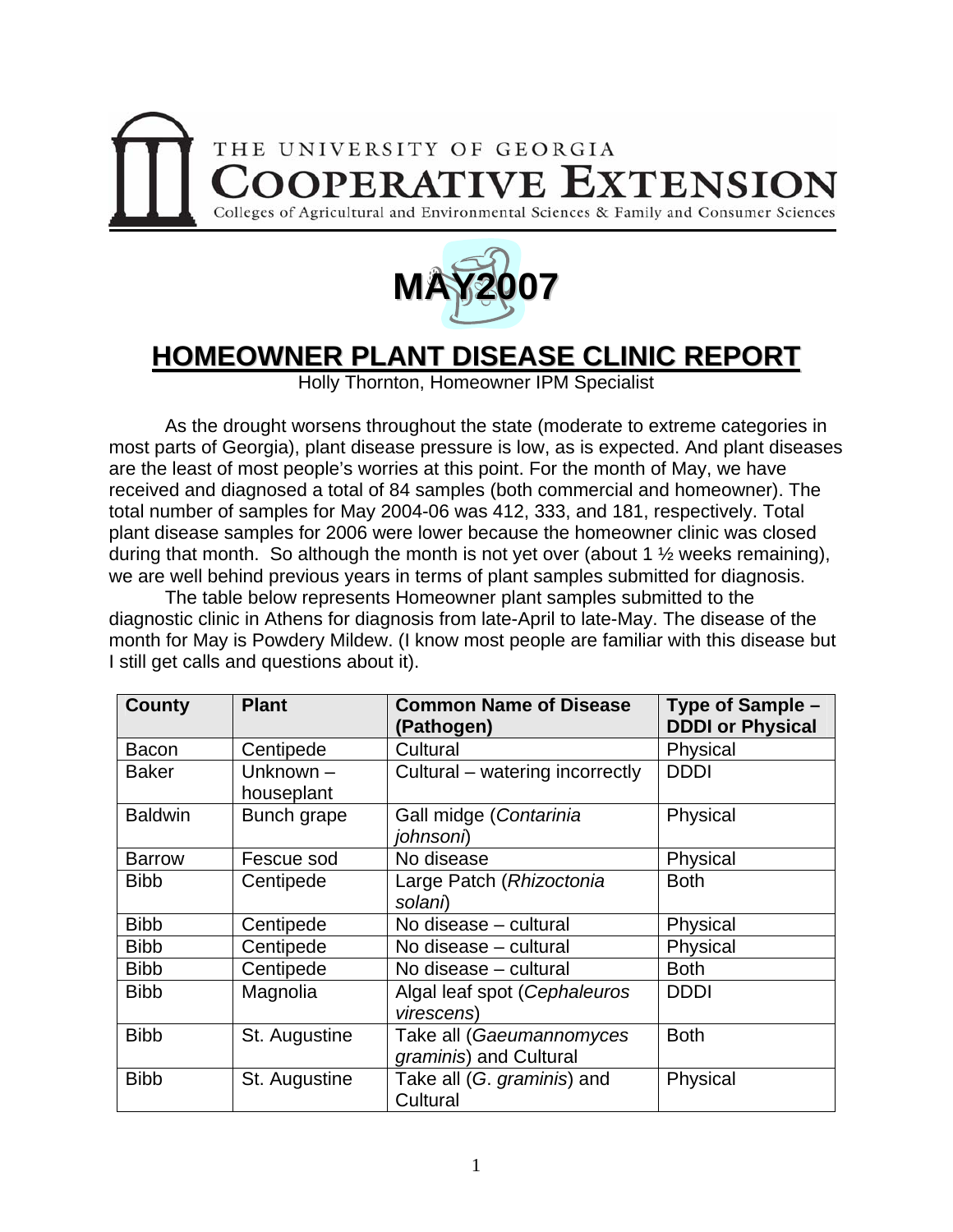| <b>Bibb</b>    | Centipede         | No disease - cultural                                 | Physical    |
|----------------|-------------------|-------------------------------------------------------|-------------|
| <b>Bibb</b>    | Pachysandra       | Possible fungal disease                               | <b>DDDI</b> |
| <b>Bibb</b>    | Pachysandra       | Stem lesion - Rhizoctonia sp.;                        | Physical    |
|                |                   | Leaf spot - Volutella sp.;                            |             |
|                |                   | Foliage - scale                                       |             |
| <b>Bibb</b>    | Centipede         | Take all (G. graminis) and                            | Physical    |
|                |                   | cultural                                              |             |
| <b>Bibb</b>    | Centipede         | Take all (G. graminis) and                            | Physical    |
|                |                   | cultural                                              |             |
| <b>Bibb</b>    | Centipede         | Take all (G. graminis) and                            | Physical    |
|                |                   | cultural                                              |             |
| Candler        | Centipede         | Take all (G. graminis) and                            | Physical    |
|                |                   | cultural                                              |             |
| Carroll        | Zoysia            | Large Patch (Rhizoctonia                              | Physical    |
|                |                   | solani)                                               |             |
| Clarke         | Leyland           | No disease - possible cold                            | Physical    |
| Clarke         | Cypress<br>Redbud | stress & drought                                      | Physical    |
|                |                   | No disease - possible burn &                          |             |
| Cobb           | Centipede         | incorrect watering<br>Cultural & scale infestation in | Physical    |
|                |                   | crown                                                 |             |
| Columbia       | Snapdragon        | Rust (Puccinia sp.)                                   | <b>DDDI</b> |
| Dougherty      | Centipede         | Take all (G. graminis)                                | Physical    |
| Effingham      | Centipede         | No disease - cultural                                 | Physical    |
| Fayette        | Zoysia            | No disease - cultural                                 |             |
| Fayette        | Centipede         | Possible Fairy Ring                                   | Physical    |
| Fayette        | Bermuda-          | Large Patch (R. solani)                               | Physical    |
|                | hybrid            |                                                       |             |
| Fayette        | Zoysia            | Cultural problems &                                   | Physical    |
|                |                   | <b>Bipolaris/Curvularia</b>                           |             |
| Forsyth        | Spruce            | Possible Cytospora canker                             | <b>DDDI</b> |
| Fulton         | Boxwood           | Unable to determine - likely                          | <b>DDDI</b> |
|                |                   | cultural                                              |             |
| Greene         | Centipede         | <b>Likely Cultural/Environmental</b>                  | <b>DDDI</b> |
| Greene         | Centipede         | No disease - cultural                                 | Physical    |
| Hall           | Juniper           | Unable to determine                                   | Physical    |
| Irwin          | Onions            | Possible fungal disease/rot                           | <b>DDDI</b> |
| <b>Jenkins</b> | Petunia           | Possible Botrytis blight                              | <b>DDDI</b> |
| Laurens        | Indian            | No disease                                            | <b>DDDI</b> |
|                | Hawthorne         |                                                       |             |
| Macon          | Daylily           | Possible Bacterial soft rot or                        | <b>DDDI</b> |
|                |                   | Rhizoctonia crown rot                                 |             |
| Macon          | Magnolia          | Cultural                                              | <b>DDDI</b> |
| Monroe         | Centipede         | Large Patch (R. solani)                               | Physical    |
| Morgan         | Gardenia          | Compounded stresses - cold                            | <b>DDDI</b> |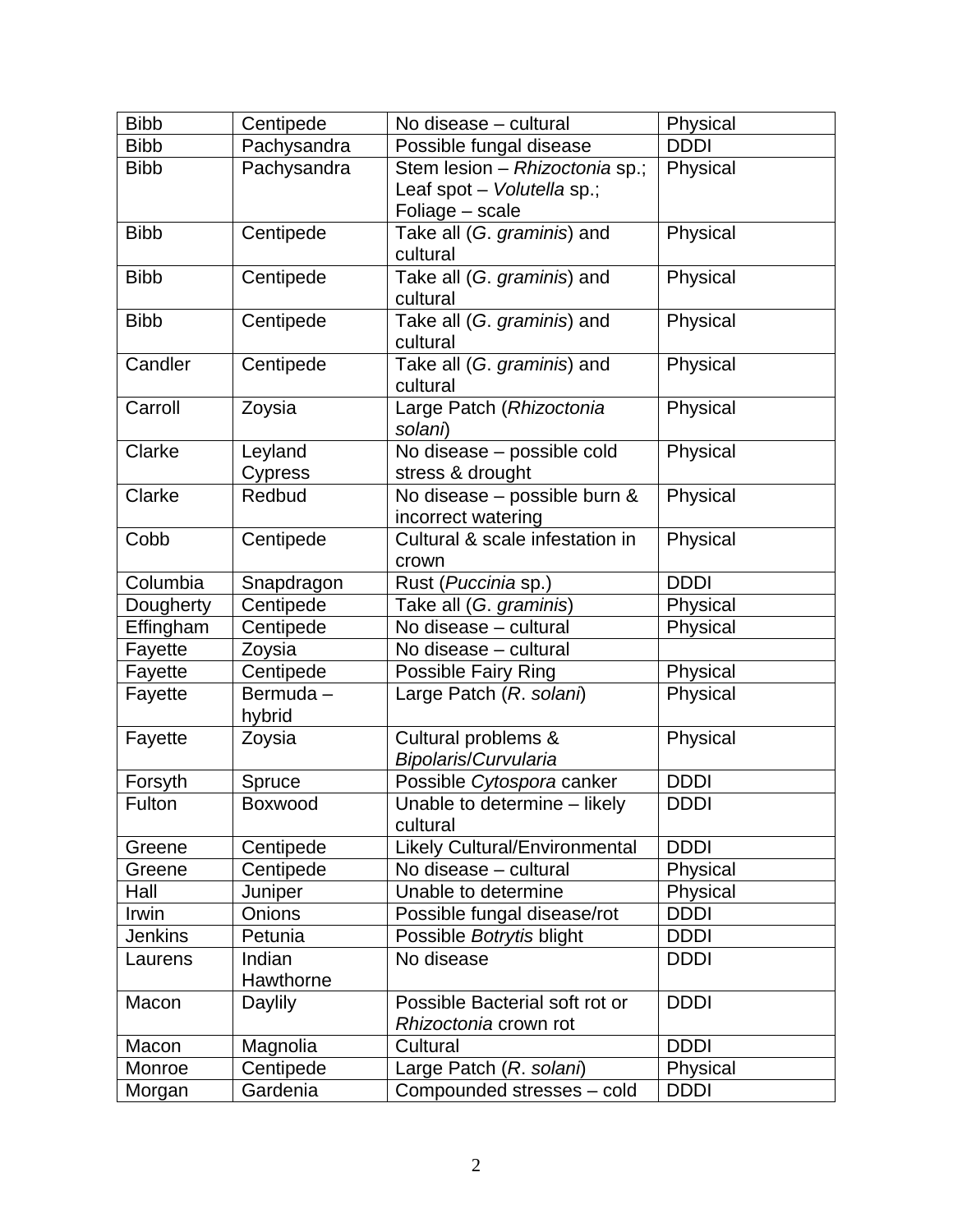|          |                                   | damage, nutrition, possible<br>root rot   |             |
|----------|-----------------------------------|-------------------------------------------|-------------|
| Morgan   | Hollyhock                         | Rust (Puccinia malvacearum)               | <b>DDDI</b> |
| Muscogee | Zoysia                            | Unable to determine                       | <b>DDDI</b> |
| Muscogee | Maple                             | Anthracnose (Gloeosporium<br>sp.)         | <b>Both</b> |
| Muscogee | Japanese<br><b>Flowering Tree</b> | Unable to determine                       | Physical    |
| Muscogee | Cleyera                           | Cultural                                  | <b>DDDI</b> |
| Pierce   | Centipede                         | Large Patch (R. solani) &<br>heavy thatch | Physical    |
| Pulaski  | Azalea                            | Possible Botryosphaeria<br>dieback        | <b>DDDI</b> |
| Troup    | Camellia<br>japonica              | No disease on leaves<br>submitted         | Physical    |
| Troup    | Bermuda-<br>hybrid                | Large Patch (R. solani) &<br>cultural     | Physical    |
| Upson    | Zoysia                            | Large Patch (R. solani) &<br>heavy thatch | Physical    |
| Wilkes   | Camellia<br>sasanqua              | Leaf gall ( <i>Exobasidium</i> )          | <b>DDDI</b> |

## **POWDERY MILDEW**

 Powdery mildew is a well-known pathogen in most landscape settings. Most homeowners quickly learn about powdery mildew and want to eliminate it as soon as possible, as it can be somewhat unsightly. Generally, this disease causes little harm to the plants it infects and rarely causes death to plants. The interesting thing is, although powdery mildew may be on various different plants in a landscape at once (roses, phlox, crape myrtle, fruit trees, oaks, etc.), the fungi infecting these plants are all different organisms. Powdery mildew fungi are very host-specific and the most commonly seen powdery mildew fungal genera are: *Erysiphe, Sphaerotheca, Phyllactinia, Microsphaera, Podosphaera,* and *Uncinula*. Most often, the conidial stage, the genus *Oidium*, is seen in the landscape on various hosts.

 Most ornamental plants are subject to infection by this obligate parasite. The host list for powdery mildew is very long  $(-10,000$  species of plants). Some of the common hosts (both woody and herbaceous) here in Georgia are: azaleas, dogwood, oaks, euonymus, honeysuckle, lilac, privet, roses, maple, sycamore, viburnums, chrysanthemums, dahlias, delphiniums, kalanchoes, phlox, begonias, snapdragons, and zinnias. Powdery mildew can also be a problem on vegetables, fruits, and nuts. The fungus can infect various plant parts including: leaves, stems, fruits, and flowers.

**Symptoms** of powdery mildew infection are the same regardless of the host plant involved. Superficial white or gray powdery fungal growth will appear over affected plant parts. The patches of white powdery growth can be on one or both sides of leaf surfaces.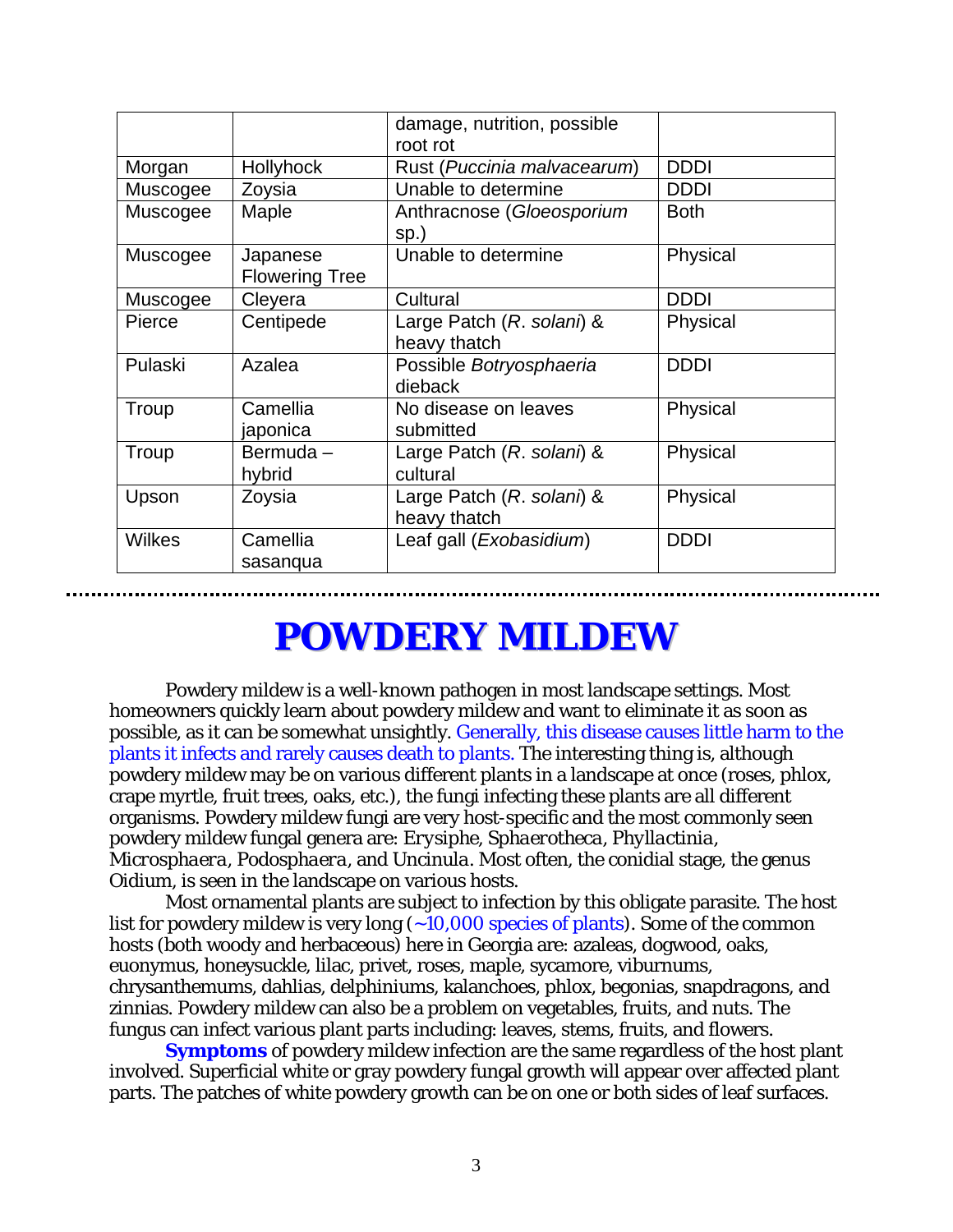Infected leaves may have yellow or purple spots at times when the fungus is not actively producing spores. Severe infections can result in dry, brown, shriveled up leaves and plant parts. Leaves may drop off the plant and fruit and flowers may become distorted.



Unlike most other fungal pathogens that require free moisture to germinate and infect plant tissues, spore germination and infection for powdery mildew fungi is decreased in the presence of free moisture on the plant surface. Some powdery mildew infections are most severe when relative humidity is low (50 to 70%), but this is variable; other powdery mildew fungi will infect when relative humidity is high (~85%).

This disease tends to be more a problem in drier places. When rainfall increases, the incidence of this disease decreases! (I chose this disease for the month of May because it has been so dry, and I feel like we are going to see more and more of this pathogen if temperatures continue to remain somewhat mild with no chance of rain).

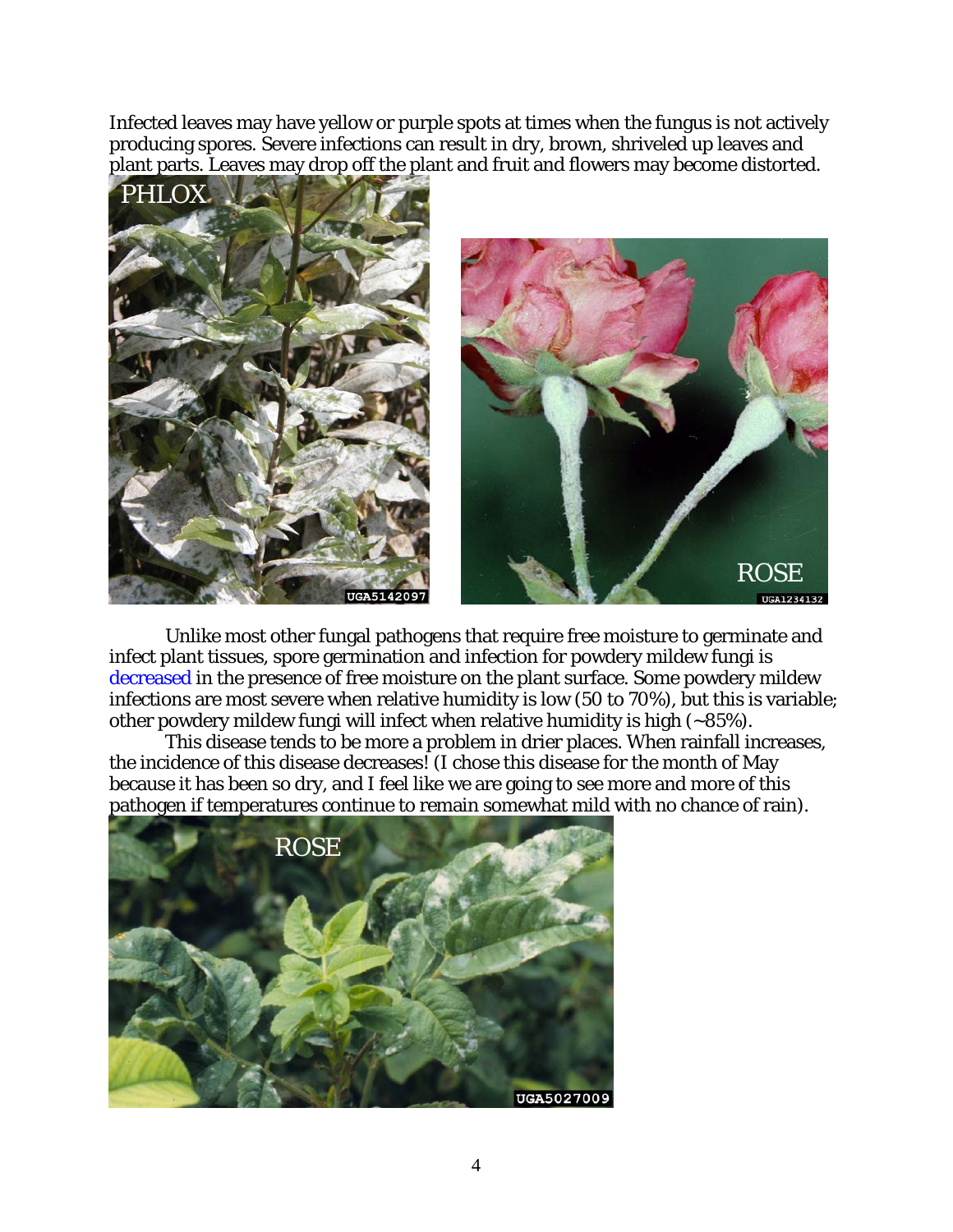

The black dots on this infected oak leaf (above) are cleistothecia (shown to the right) the fruiting structures of the sexual stage of the disease. They are pinhead-sized, spherical structures that turn from white to black, with age. Inside those structures, sexual spores are produced.

Most often, as stated earlier, the asexual stage of the disease will be found on infected plants and the spores will resemble the cylindrical, single-celled, barrel-shaped spores shown below.



Signs on Pecan & Apple (shown below):